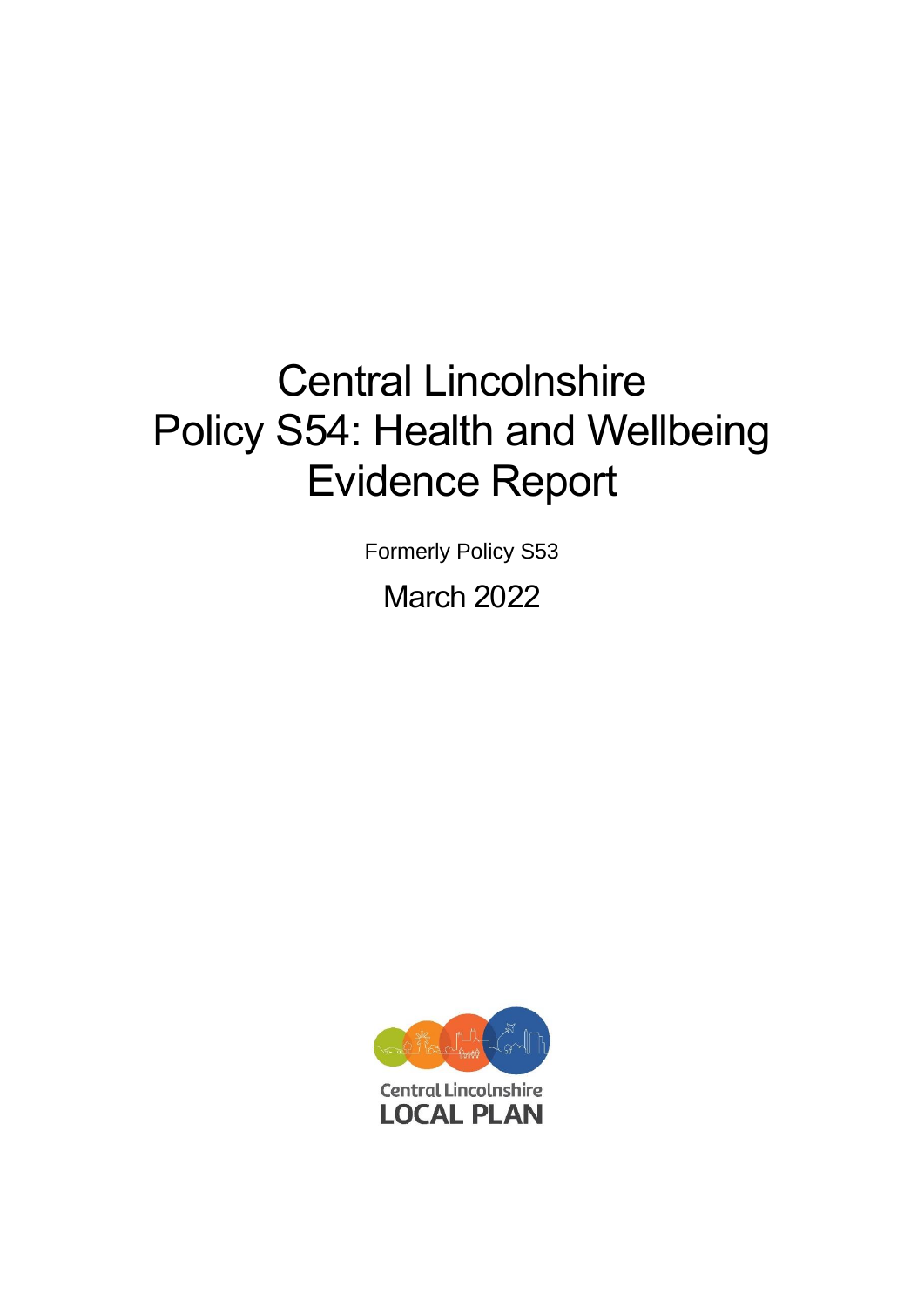# **Contents**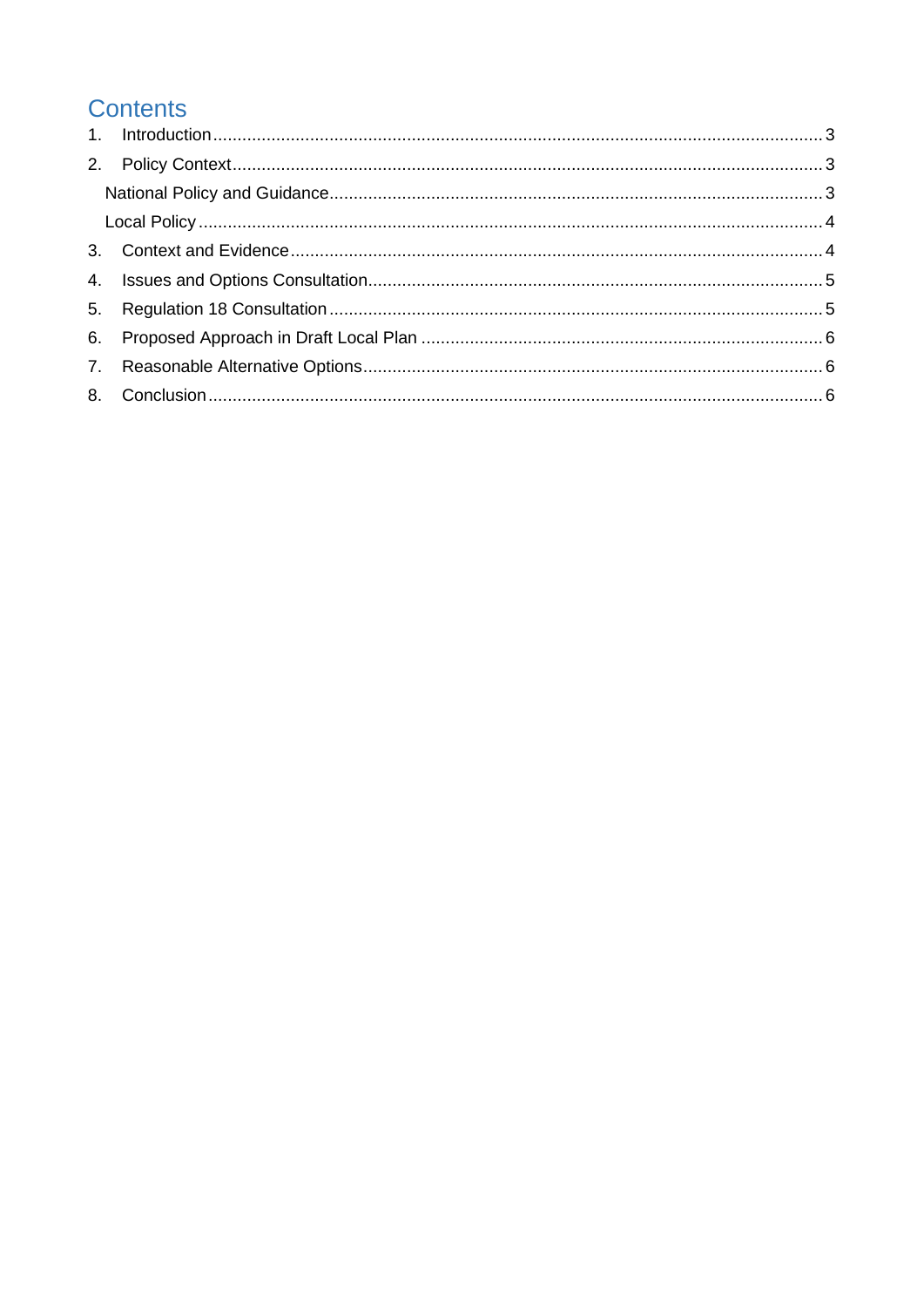## <span id="page-2-0"></span>1. Introduction

- 1.1. The Central Lincolnshire Local Plan is being updated since the first Local Plan for Central Lincolnshire, an area covering the districts of City of Lincoln, North Kesteven and West Lindsey, was adopted in April 2017.
- 1.2. This Evidence Report (which is one of a collection) provides background information and justification for Policy S54, which relates to health and wellbeing considerations within developments.

## <span id="page-2-1"></span>2. Policy Context

#### National Policy and Guidance

- <span id="page-2-2"></span>2.1. Since the Central Lincolnshire Plan was adopted the National Planning Policy Framework (NPPF) was updated in July 2018 with subsequent additional changes being published in February 2019 and a further update in July 2021.
- 2.2. Paragraph 7 of the NPPF explains that:

"*The purpose of the planning system is to contribute to the achievement of sustainable development. At a very high level, the objective of sustainable development can be summarised as meeting the needs of the present without compromising the ability of future generations to meet their own needs*."

2.3. Paragraph 8 goes on to state that:

"*Achieving sustainable development means that the planning system has three overarching objectives, which are interdependent and need to be pursued in mutually supportive ways (so that opportunities can be taken to secure net gains across each of the different objectives):*

- *a) a social objective – to support strong, vibrant and healthy communities, by ensuring that a sufficient number and range of homes can be provided to meet the needs of present and future generations; and by fostering well-designed, beautiful and safe places, with accessible services and open spaces that reflect current and future needs and support communities' health, social and cultural well-being; and…"*
- 2.4. Chapter 8 relates to promoting healthy and safe communities. In particular, the following paragraphs are of relevance:
	- Paragraph 92 Planning policies and decisions should aim to achieve healthy, inclusive and safe places which:… b) are safe and accessible, so that crime and disorder, and the fear of crime, do not undermine the quality of life or community cohesion – for example through the use of attractive, well-designed, clear and legible pedestrian and cycle routes, and high quality public space, which encourage the active and continual use of public areas; and c) enable and support healthy lifestyles, especially where this would address identified local health and well-being needs – for example through the provision of safe and accessible green infrastructure, sports facilities, local shops, access to healthier food, allotments and layouts that encourage walking and cycling.
	- Paragraph 93 To provide the social recreational and cultural facilities and services the community needs, planning policies and decisions should: …b) take into account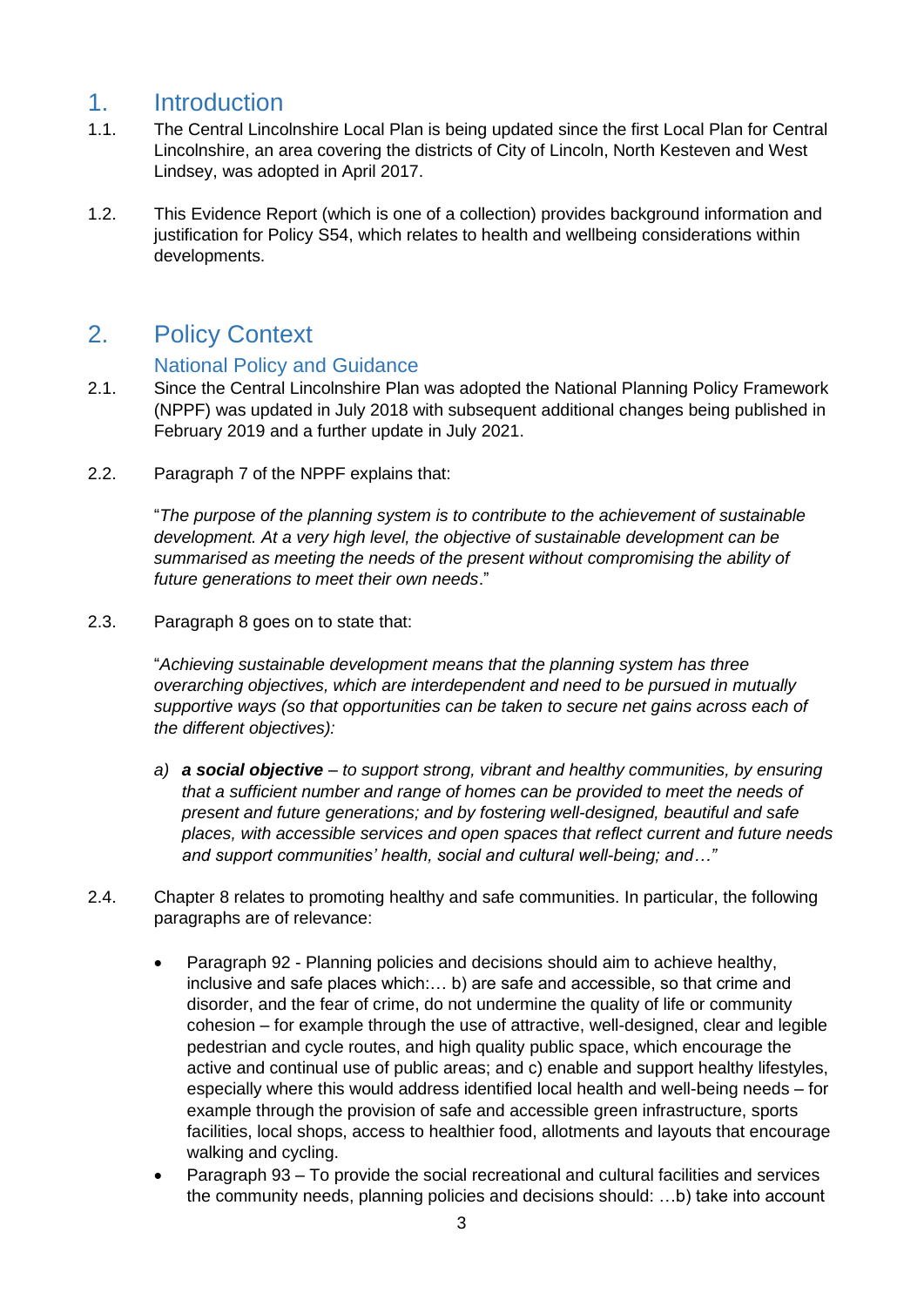and support the delivery of local strategies to improve health, social and cultural wellbeing for all sections of the community;…

- Paragraph 98 Access to a network of high quality open spaces and opportunities for sport and physical activity is important for the health and well-being of communities…
- 2.5. The Planning Practice Guidance (PPG) was first introduced in 2014 which offers 'live' government guidance. The PPG provides guidance to help in the implementation of policy in the NPPF.
- 2.6. The National Planning Practice Guidance (NPPG) includes a section that relates to Healthy and Safe Communities. Within the section, the NPPG states "*The design and use of the built and natural environments, including [green infrastructure](https://www.gov.uk/guidance/natural-environment#green-infrastructure) are major determinants of health and wellbeing. Planning and health need to be considered together in two ways: in terms of creating environments that support and encourage healthy lifestyles, and in terms of identifying and securing the facilities needed for primary, secondary and tertiary care, and the wider health and care system (taking into account the changing needs of the population)."* (Reference ID:53-001-20190722).
- *2.7.* The NPPG defines a healthy place as "*…one which supports and promotes healthy behaviours and environments and a reduction in health inequalities for people of all ages. It will provide the community with opportunities to improve their physical and mental health, and support community engagement and wellbeing.*

*It is a place which is inclusive and promotes social interaction. The [National Design Guide](https://www.gov.uk/government/publications/national-design-guide) sets out further detail on promoting social interaction through inclusive design including guidance on tenure neutral design and spaces that can be shared by all residents.*

*It meets the needs of children and young people to grow and develop, as well as being adaptable to the needs of an increasingly elderly population and those with dementia and other sensory or mobility impairments."* (Reference ID:53-003-20191101)*.*

2.8. The above national policy and guidance has been taken into account in preparing the Local Plan as a whole, and Policy S54 in particular.

#### Local Policy

- <span id="page-3-0"></span>2.9. The Adopted Local Plan contains a specific policy relating to Health and Wellbeing. This policy sets out the criteria that development proposals will be assessed against in order to ensure that development proposals promote, support and enhance physical and mental health and wellbeing, and contribute to the reduction in health inequalities.
- 2.10. Joint Health and Wellbeing Strategy for Lincolnshire and the Joint Strategic Needs Assessment set out the health priorities and issues for Central Lincolnshire, and the County as a whole. The most significant issues include mental health and emotional wellbeing of children and young people, unpaid carers, obesity levels, adult mental health, dementia, increasing physical activity levels and the link between housing and health.

#### <span id="page-3-1"></span>3. Context and Evidence

3.1. Low levels of physical activity, rising levels of obesity (in both adults and children), poor mental health, increasing dementia rates, increasing numbers of unpaid family carers, and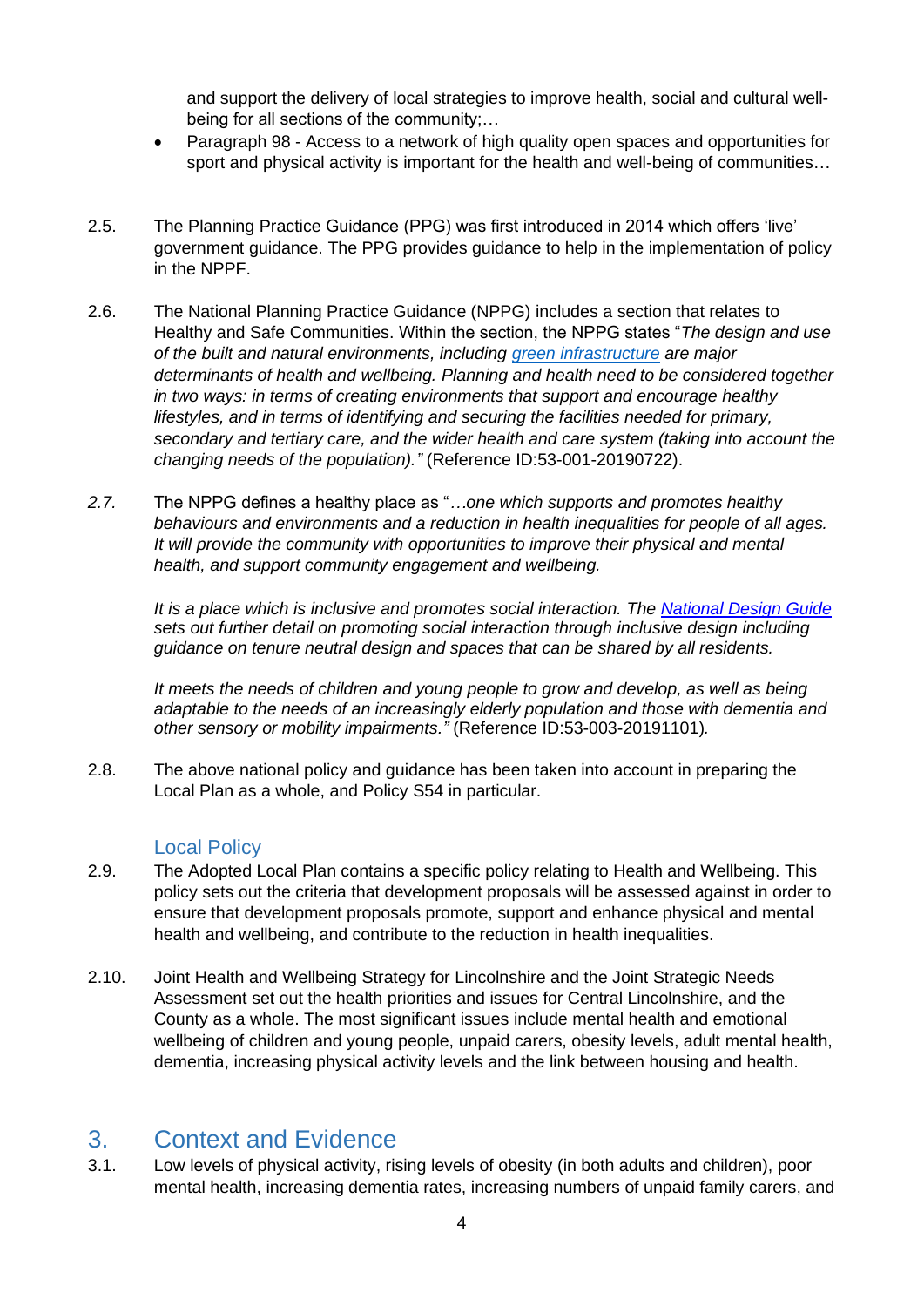the links between housing quality and heath are the key issues being faced by Central Lincolnshire in terms of health and wellbeing. Further detail is provided within the Lincolnshire Joint Health and Wellbeing Strategy (2018).

3.2. The Central Lincolnshire Authorities are responding to these issues in a variety of ways, including the Lincolnshire Health and Care (LHAC) model. The model seeks to establish neighbourhood teams containing a range of health and social care professionals who will provide integrated services and urgent care for local people and thus reduce the pressure on emergency units in main hospitals. Commissioners and providers of healthcare services will work closely with the Central Lincolnshire authorities to ensure that development proposals are planned for, and neighbourhood teams are structured to meet the needs of the communities they serve.

## <span id="page-4-0"></span>4. Issues and Options Consultation

- 4.1. The Issues and Options consultation identified existing policy LP9: Health and Wellbeing as a policy not intended to be changed. A small number of comments were received on this proposal not to change the policy. The comments are set out below:
	- Policy LP9 Health and Wellbeing
		- o More consideration needed for how money is spent in the Sleaford area, particularly in relation to healthcare.
		- o Policy should recognise the value of the natural environment to public health and wellbeing and that it delivers solutions to integrate the natural environment with other aspirations. Should include reference to the role of green infrastructure for health and wellbeing to tie into GLNP's 25 year plan (details provided).
		- $\circ$  The continuation of the requirement for a HIA is supported, but it should be required at the earliest possible opportunity in the planning process. NHS and CCG colleagues should see HIAs.
		- o Implementing this policy should be aligned more closely with other policies such as LP26.
		- $\circ$  There has been little implementation of this policy despite it saying that it will be taken into account in all development proposals.

## <span id="page-4-1"></span>5. Regulation 18 Consultation

- 5.1. A Consultation Draft of the Local Plan was published for consultation between 30 June and 24 August 2021. During this eight week consultation comments were received on the plan, the policies within the plan, and supporting information and evidence.
- 5.2. A number of comments were made on this policy. These comments have been summarised as follows:
	- Various comments broadly supporting the policy.
	- Various detailed suggestions to strengthen policy
	- The evidence behind the policy is lacking / weak.
	- Concern that the policy as written would add a further cost burden on developers, which could make development unviable.